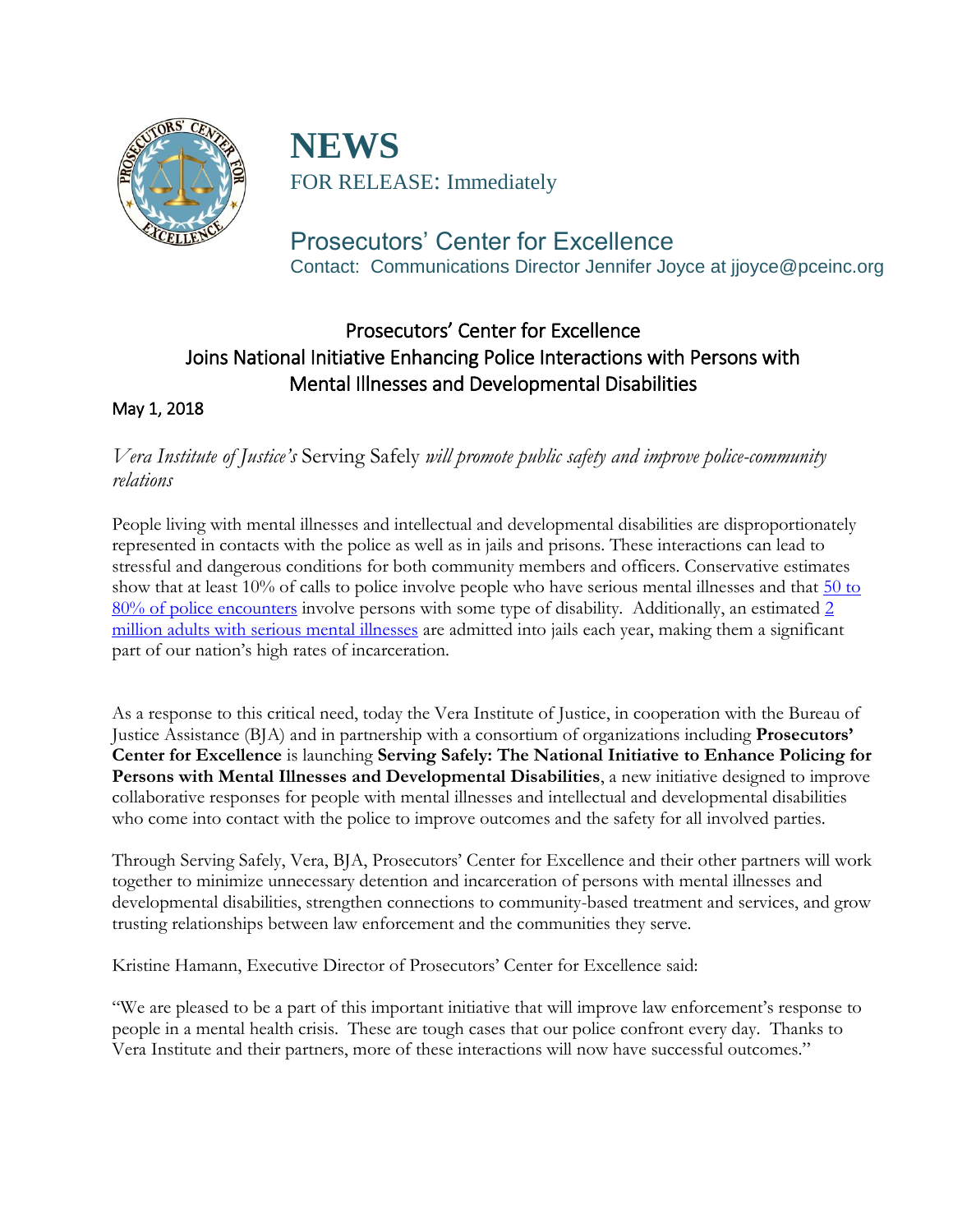Drawing on over 55 years of experience collaborating with policing partners, Vera has assembled a diverse and multidisciplinary project team composed of leaders in the fields of policing, mental health, intellectual and developmental disability, crisis intervention, peer advocacy, prosecution, emergency medicine, and technology development. Together, the team will work to:

- Provide training and technical assistance directly to law enforcement and partnering agencies.
- Develop and facilitate collaborative responses for people with mental illnesses and developmental disabilities who come into contact with the police and their community partners in ways that improve safety for all.
- Build a national community of practice for police responses to people with mental illnesses and developmental disabilities.
- Contribute to and expand upon available information on best practices, policies, research, and resources in the field and ensure that all resources are easily accessible and widely disseminated.

"Local law enforcement is most effective when it has the necessary guidance and tools to ensure the safety of all residents, particularly those who come into contact with the system at higher rates," said Ron Serpas, Retired Police Chief and Professor of Practice at Loyola University, New Orleans. "Smart initiatives like Serving Safely will be an invaluable source to any department committing to building and maintaining trust between law enforcement and the communities they serve."

There has been sustained attention to the complex dynamics at work when police and law enforcement officers encounter people with mental illnesses and intellectual and developmental disabilities, as well as to the range of strategies that can improve police-based responses. This includes recent attention to the fact that these distinct groups require unique police approaches.

"We know that those affected by mental illnesses and intellectual and developmental disabilities face additional barriers when they come into contact with the justice system. The Bureau of Justice Assistance and other organizations have made significant investments to address these barriers, yet many law enforcement agencies could benefit from additional resources," added Kate Davidson, Assistant Vice President of Policy and Advocacy at the National Council for Behavioral Health. "Serving Safely offers police departments the support they need to help bridge gaps and promote safety for everyone."

Serving Safely will begin accepting requests for training and technical assistance today at [www.vera.org/projects/serving-safely/training-and-technical-assistance.](http://www.vera.org/projects/serving-safely/training-and-technical-assistance) Services will be provided through a growing consortium of partners, which to date includes:

American College of Emergency Physicians The Arc CIT International National Alliance on Mental Illness National Disability Rights Network Prosecutors' Center for Excellence Dr. Amy Watson, University of Illinois, Chicago Dr. Michael Compton

#### **About Prosecutors' Center for Excellence**